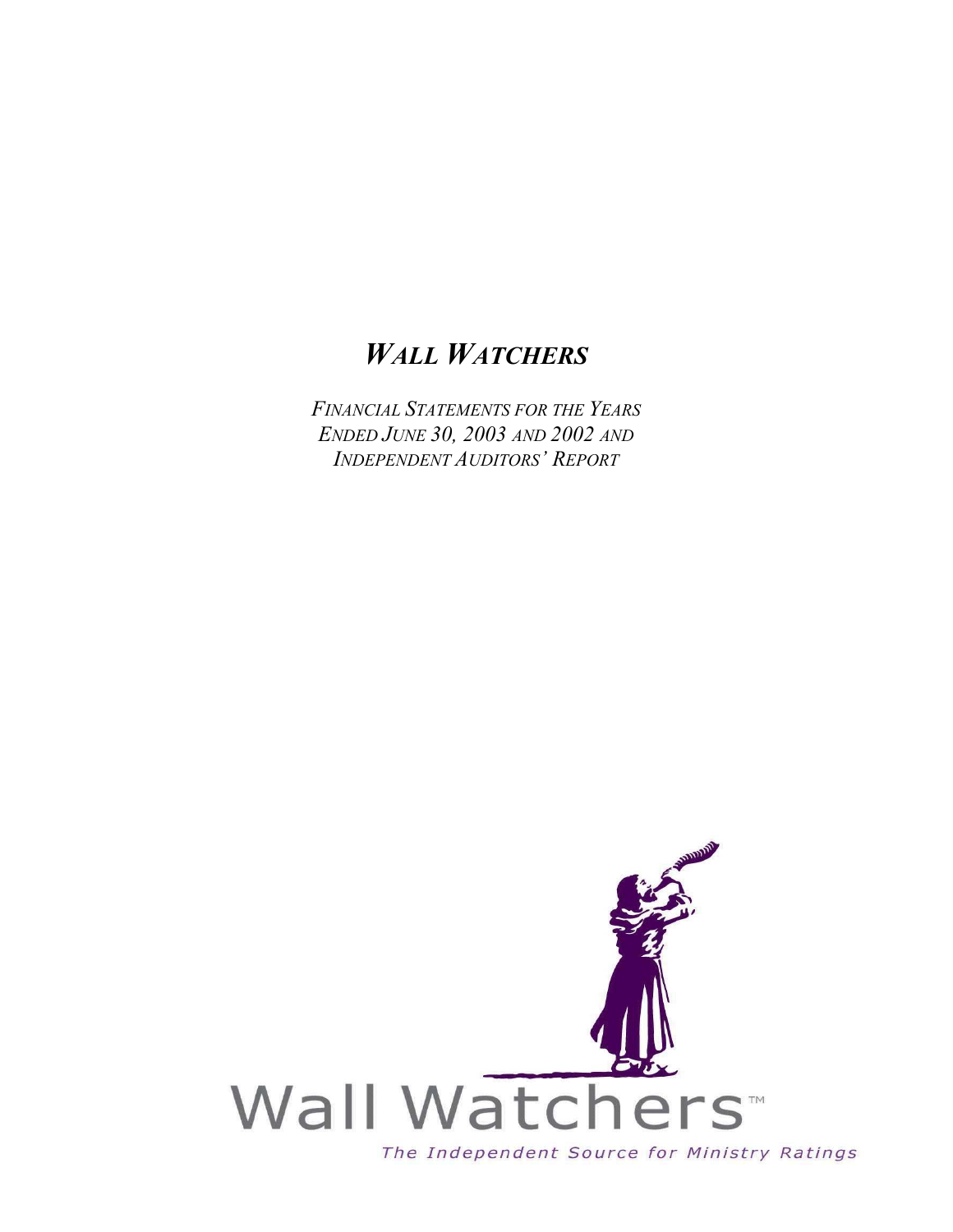# **WALL WATCHERS** Table of Contents<br>June 30, 2003 and 2002

| <b>Audited Financial Statements:</b> |  |
|--------------------------------------|--|
|                                      |  |
|                                      |  |
|                                      |  |
|                                      |  |
|                                      |  |

Page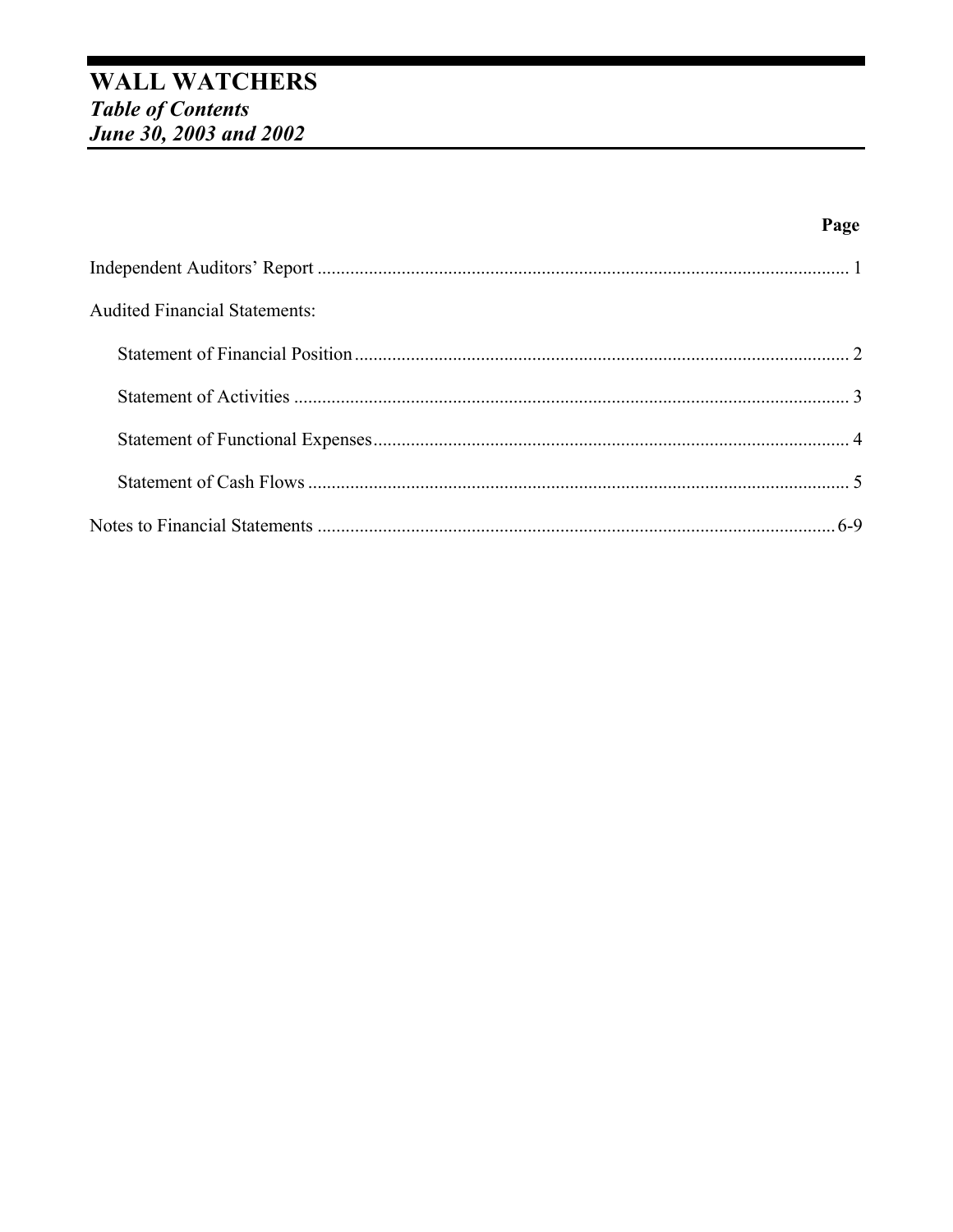# *C. DEWITT FOARD & COMPANY, P.A.*

*CERTIFIED PUBLIC ACCOUNTANTS 128 SOUTH TRYON STREET* • *SUITE 1700* • *FIRST CITIZENS BANK PLAZA CHARLOTTE, NORTH CAROLINA 28202 PHILLIP G. WILSON TELEPHONE: 704-372-1515* • *FACSIMILE: 704-372-6066 TERRY W. LANCASTER*

#### **INDEPENDENT AUDITORS' REPORT**

To the Board of Directors of Wall Watchers Matthews, North Carolina

We have audited the accompanying statements of financial position of Wall Watchers, (a not-for-profit organization) as of June 30, 2003 and 2002, and the related statements of activities, functional expenses, and cash flows for the years then ended. These financial statements are the responsibility of the management of Wall Watchers. Our responsibility is to express an opinion on these financial statements based on our audit.

We conducted our audits in accordance with U.S. generally accepted auditing standards. Those standards require that we plan and perform the audits to obtain reasonable assurance about whether the financial statements are free of material misstatement. An audit includes examining, on a test basis, evidence supporting the amounts and disclosures in the financial statements. An audit also includes assessing the accounting principles used and significant estimates made by management, as well as evaluating the overall financial statement presentation. We believe that our audits provide a reasonable basis for our opinion.

In our opinion, the financial statements referred to above present fairly, in all material respects, the financial position of Wall Watchers, as of June 30, 2003 and 2002, and the results of its operations and its cash flows for the years then ended in conformity with U.S. generally accepted accounting principles.

C. Denlitt Fand & Congrany, P.A.

August 20, 2003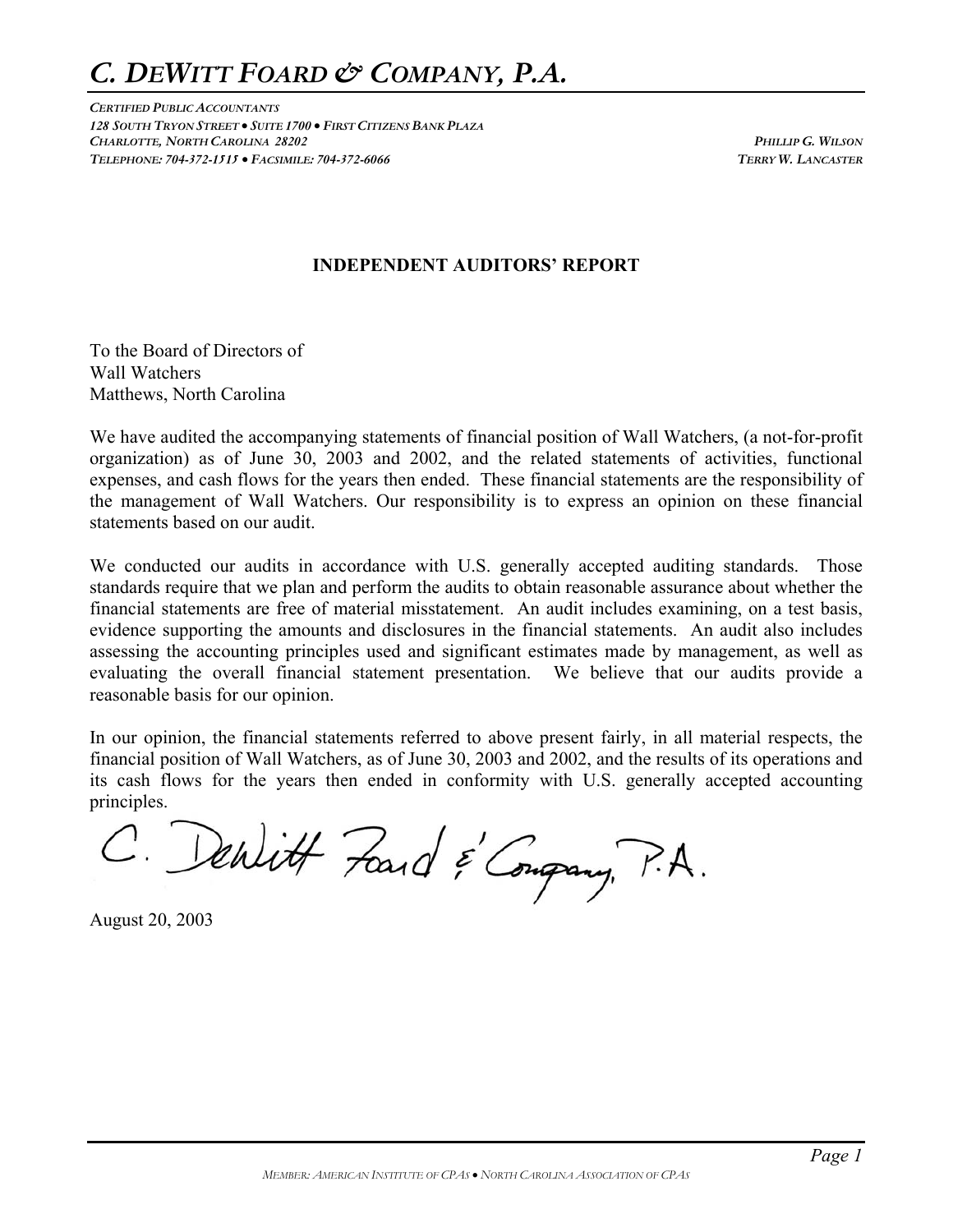# **WALL WATCHERS** *Statement of Financial Position June 30, 2003 and 2002*

|                                              | June 30, |        |      |         |
|----------------------------------------------|----------|--------|------|---------|
|                                              | 2003     |        | 2002 |         |
| <b>ASSETS</b>                                |          |        |      |         |
| <b>Current Assets:</b>                       |          |        |      |         |
| Cash and equivalents                         | \$       | 51,418 | \$   | 163,824 |
| Marketable securities                        |          | 3,201  |      | 6,635   |
| Prepaid expenses                             |          | 7,790  |      | 2,883   |
| Deposits                                     |          |        |      | 250     |
| <b>Total Current Assets</b>                  |          | 62,409 |      | 173,592 |
| <b>Noncurrent Assets:</b>                    |          |        |      |         |
| Property, net of accumulated depreciation    |          |        |      |         |
| of \$30,631 and \$31,768                     |          | 11,388 |      | 13,684  |
| System development costs, net of accumulated |          |        |      |         |
| amortization of \$112,378 and \$80,207       |          | 7,442  |      | 39,613  |
| <b>Total Noncurrent Assets</b>               |          | 18,830 |      | 53,297  |
| <b>TOTAL ASSETS</b>                          | \$       | 81,239 | \$   | 226,889 |
| <u>LIABILITIES AND NET ASSETS</u>            |          |        |      |         |
| <b>Current Liabilities:</b>                  |          |        |      |         |
| Accounts payable                             | \$       | 2,775  | \$   | 2,649   |
| <b>Accrued liabilities</b>                   |          | 13,370 |      | 13,907  |
| <b>Total Current Liabilities</b>             |          | 16,145 |      | 16,556  |
| Noncurrent Liabilities:                      |          |        |      |         |
| Deferred compensation                        |          | 1,082  |      | 3,559   |
| Net Assets:                                  |          |        |      |         |
| Unrestricted                                 |          | 64,012 |      | 206,774 |
| TOTAL LIABILITIES AND NET ASSETS             | \$       | 81,239 | \$   | 226,889 |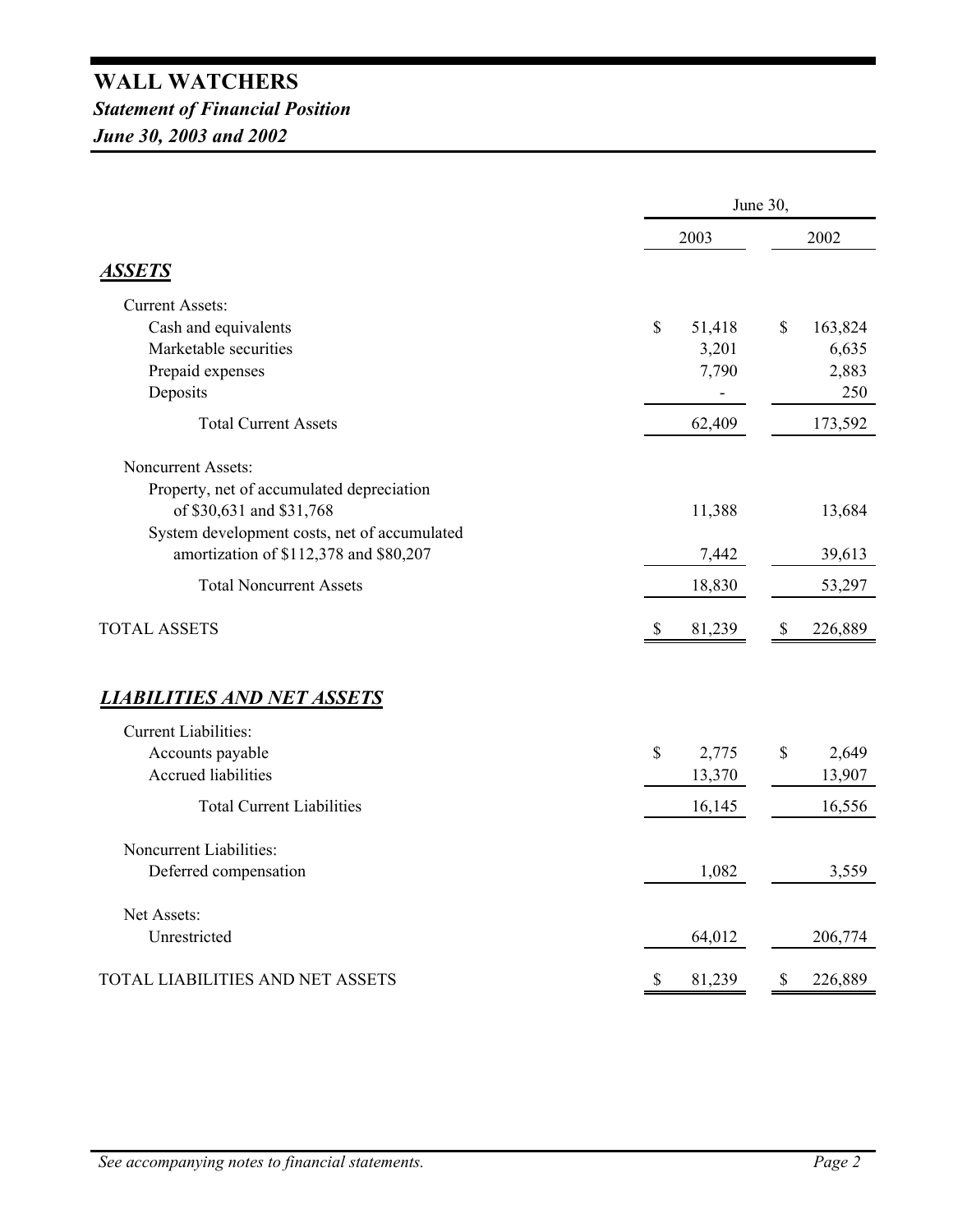|                                                                                      | Year Ended June 30,            |                          |  |
|--------------------------------------------------------------------------------------|--------------------------------|--------------------------|--|
|                                                                                      | 2003                           | 2002                     |  |
| <b>SUPPORT AND REVENUE</b>                                                           |                                |                          |  |
| Contributions<br>Investment income (loss)<br>Gain (loss) on disposal of fixed assets | \$<br>249,601<br>3,511<br>(24) | \$<br>485,265<br>(2,483) |  |
| <b>Total Support and Revenue</b>                                                     | 253,088                        | 482,782                  |  |
| EXPENSES                                                                             |                                |                          |  |
| Program services<br>Management and general                                           | 316,876<br>49,819              | 313,355<br>130,359       |  |
| Fundraising                                                                          | 29,155                         | 13,122                   |  |
| <b>Total Expenses</b>                                                                | 395,850                        | 456,836                  |  |
| <b>CHANGE IN NET ASSETS</b>                                                          | (142,762)                      | 25,946                   |  |
| NET ASSETS, BEGINNING                                                                | 206,774                        | 180,828                  |  |
| NET ASSETS, ENDING                                                                   | 64,012                         | 206,774<br>\$            |  |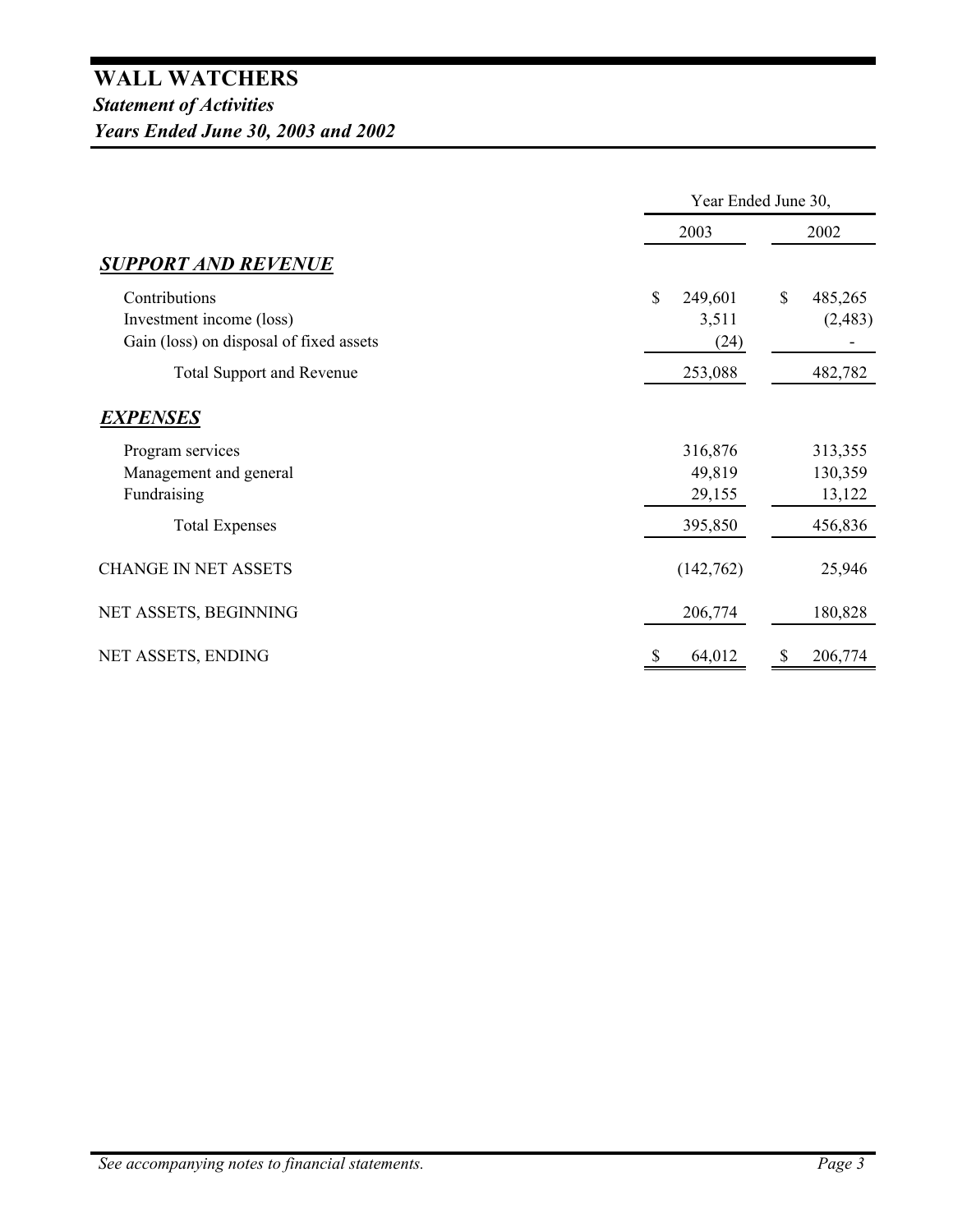# **WALL WATCHERS**

### *Statement of Functional Expenses*

## *Years Ended June 30, 2003 and 2002*

|                                                                          | Year Ended June 30, 2003                     |                                         |                                         | Year Ended June 30, 2002                      |                                                        |                                            |                                          |                                                |
|--------------------------------------------------------------------------|----------------------------------------------|-----------------------------------------|-----------------------------------------|-----------------------------------------------|--------------------------------------------------------|--------------------------------------------|------------------------------------------|------------------------------------------------|
|                                                                          | Program<br>Services                          | Management<br>and General               | Fundraising                             | <b>TOTAL</b>                                  | Program<br>Services                                    | Management<br>and General                  | Fundraising                              | <b>TOTAL</b>                                   |
| <b>PERSONNEL</b>                                                         |                                              |                                         |                                         |                                               |                                                        |                                            |                                          |                                                |
| Salaries and wages<br>Payroll taxes<br>Benefits<br>Deferred compensation | 147,412<br>\$<br>12,539<br>24,858<br>(1,905) | \$<br>27,984<br>2,380<br>4,719<br>(362) | \$<br>16,273<br>1,384<br>2,744<br>(210) | 191,669<br>\$<br>16,303<br>32,321<br>(2, 477) | $\mathbb{S}$<br>176,158<br>11,356<br>17,389<br>(3,979) | \$<br>69,114<br>5,872<br>6,954<br>(2, 538) | \$<br>10,213<br>790<br>1,020<br>(2, 338) | 255,485<br>\$.<br>18,018<br>25,363<br>(8, 855) |
| <b>Total Personnel</b>                                                   | 182,904                                      | 34,721                                  | 20,191                                  | 237,816                                       | 200,924                                                | 79,402                                     | 9,685                                    | 290,011                                        |
| <b>OTHER EXPENSES</b>                                                    |                                              |                                         |                                         |                                               |                                                        |                                            |                                          |                                                |
| Editor                                                                   | 15,000                                       |                                         |                                         | 15,000                                        | 15,000                                                 |                                            |                                          | 15,000                                         |
| Research fellowship                                                      | 22,625                                       | $\blacksquare$                          |                                         | 22,625                                        | $\overline{\phantom{0}}$                               |                                            |                                          |                                                |
| Employee training and resources                                          | 938                                          | 221                                     | 104                                     | 1,263                                         | 889                                                    | 1,253                                      | 310                                      | 2,452                                          |
| Promotion and advertising                                                | 7,407                                        | $\overline{\phantom{0}}$                | 1,429                                   | 8,836                                         | 4,509                                                  | $\blacksquare$                             |                                          | 4,509                                          |
| Technology services                                                      | 1,184                                        | 225                                     | 131                                     | 1,540                                         | 7,526                                                  | 655                                        |                                          | 8,181                                          |
| Conferences and meetings                                                 | 2,434                                        | 14                                      | $8\,$                                   | 2,456                                         |                                                        | 549                                        |                                          | 549                                            |
| Travel and meals                                                         | 676                                          | 129                                     | 74                                      | 879                                           | 1,335                                                  | 1,057                                      | 236                                      | 2,628                                          |
| Rent and occupancy costs                                                 | 30,276                                       | 3,785                                   | 3,785                                   | 37,846                                        | 25,710                                                 | 10,748                                     | 1,509                                    | 37,967                                         |
| Utilities                                                                | 3,324                                        | 415                                     | 415                                     | 4,154                                         | 2,711                                                  | 1,084                                      | 159                                      | 3,954                                          |
| Telephone                                                                | 5,319                                        | 586                                     | 586                                     | 6,491                                         | 4,793                                                  | 1,433                                      | 210                                      | 6,436                                          |
| Insurance                                                                | 1,194                                        | 2,718                                   | 149                                     | 4,061                                         | $\overline{\phantom{a}}$                               | 3,875                                      |                                          | 3,875                                          |
| Office and computer supplies                                             | 4,074                                        | 469                                     | 1,714                                   | 6,257                                         | 1,397                                                  | 5,796                                      | 23                                       | 7,216                                          |
| Printing and publications                                                | 297                                          | 56                                      | 33                                      | 386                                           | $\overline{a}$                                         | 1,334                                      | 465                                      | 1,799                                          |
| Postage and shipping                                                     | 710                                          | 135                                     | 78                                      | 923                                           | 38                                                     | 937                                        | $\blacksquare$                           | 975                                            |
| Dues and subscriptions                                                   | 803                                          | 152                                     | 89                                      | 1,044                                         | 95                                                     | 1,438                                      |                                          | 1,533                                          |
| Professional fees                                                        |                                              | 3,000                                   |                                         | 3,000                                         | $\overline{a}$                                         | 16,020                                     |                                          | 16,020                                         |
| Depreciation and amortization                                            | 37,711                                       | 1,477                                   | 369                                     | 39,557                                        | 47,717                                                 | 3,110                                      | 456                                      | 51,283                                         |
| Miscellaneous                                                            |                                              | 1,716                                   | $\blacksquare$                          | 1,716                                         | 711                                                    | 1,668                                      | 69                                       | 2,448                                          |
| <b>Total Other Expenses</b>                                              | 133,972                                      | 15,098                                  | 8,964                                   | 158,034                                       | 112,431                                                | 50,957                                     | 3,437                                    | 166,825                                        |
| <b>TOTAL EXPENSES</b>                                                    | 316,876<br>\$                                | 49,819<br>\$                            | \$<br>29,155                            | 395,850<br>\$                                 | 313,355                                                | 130,359<br>S.                              | 13,122<br>\$                             | \$<br>456,836                                  |

*See accompanying notes to financial statements. Page 4*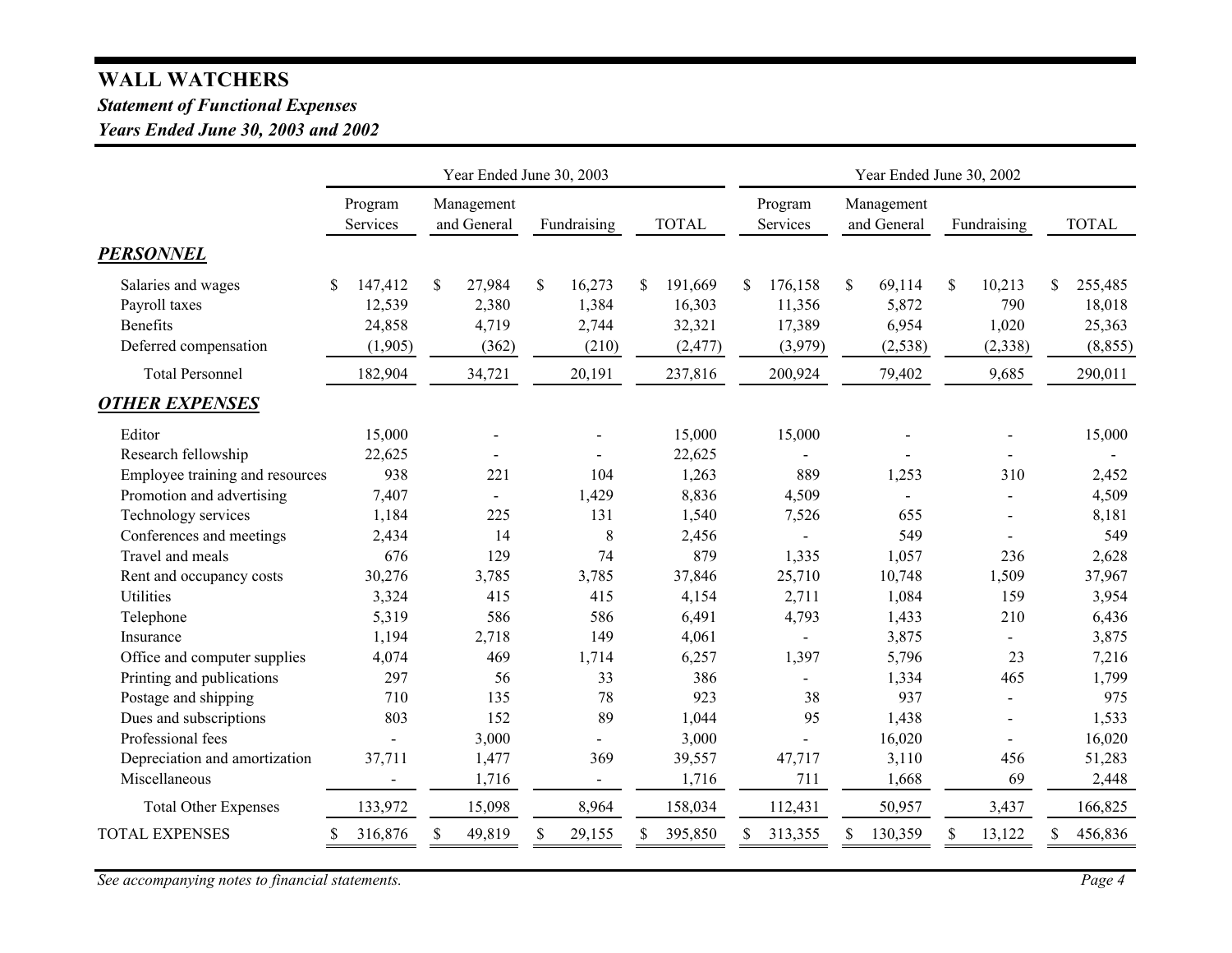|                                                                                                       | Year Ended June 30,       |               |  |
|-------------------------------------------------------------------------------------------------------|---------------------------|---------------|--|
|                                                                                                       | 2003                      | 2002          |  |
| <u>OPERATING ACTIVITIES</u>                                                                           |                           |               |  |
| Change in net assets                                                                                  | $\mathbb{S}$<br>(142,762) | \$<br>25,946  |  |
| Adjustments to reconcile change in net assets to<br>net cash provided (used) by operating activities: |                           |               |  |
| Depreciation and amortization                                                                         | 39,557                    | 51,283        |  |
| Realized and unrealized (gain) loss on investments                                                    | (3,104)                   | 3,437         |  |
| (Increase) decrease in operating assets:                                                              |                           |               |  |
| Prepaid expenses and deposits                                                                         | (4,657)                   | 2,096         |  |
| Increase (decrease) in operating liabilities:                                                         |                           |               |  |
| Accounts payable and accrued liabilities                                                              | (411)                     | 4,317         |  |
| Deferred compensation                                                                                 | (2, 477)                  | (8, 855)      |  |
| Net Cash Flows from Operating Activities                                                              | (113, 854)                | 78,224        |  |
| <u>INVESTING ACTIVITIES</u>                                                                           |                           |               |  |
| Purchases of marketable securities                                                                    |                           | (25, 822)     |  |
| Contribution of marketable securities                                                                 | (211,250)                 |               |  |
| Proceeds from sales of marketable securities                                                          | 217,913                   | 63,021        |  |
| Purchases of property                                                                                 | (5,215)                   | (2,914)       |  |
| Net Cash Flows from Investing Activities                                                              | 1,448                     | 34,285        |  |
| <b>CHANGE IN CASH</b>                                                                                 | (112, 406)                | 112,509       |  |
| CASH AND EQUIVALENTS, BEGINNING                                                                       | 163,824                   | 51,315        |  |
| CASH AND EQUIVALENTS, ENDING                                                                          | $\mathbb{S}$<br>51,418    | \$<br>163,824 |  |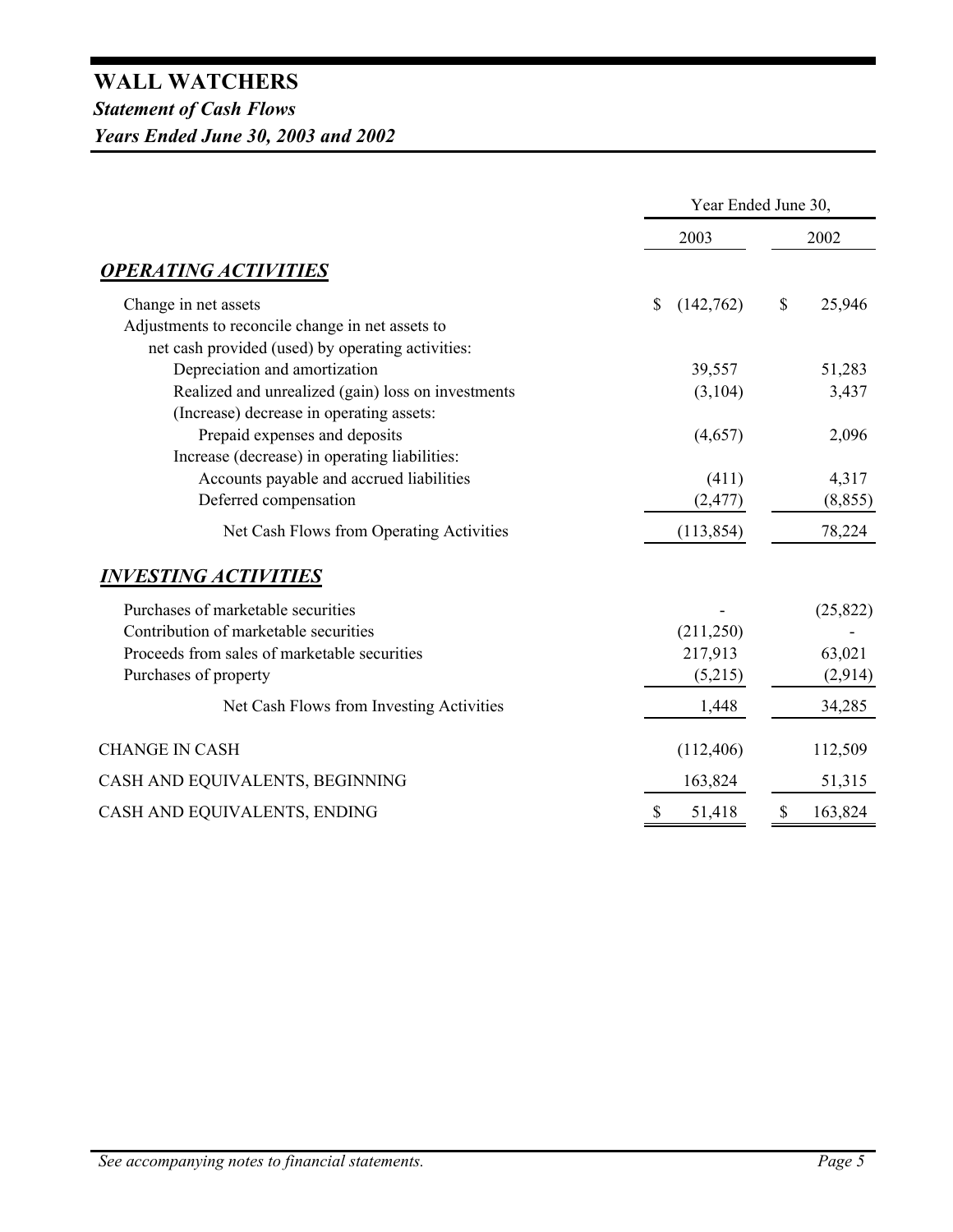### **NOTE 1 - SUMMARY OF OPERATIONS**

#### *Operations*

Wall Watchers, a North Carolina not-for-profit corporation, is a nonprofit Christian ministry established in July 1998 to promote the Biblical principles of stewardship and help people apply those principles in their lives. Wall Watchers is an information intermediary; it collects, processes and disseminates information, primarily to help donors make better informed giving decisions, but also to promote Christian stewardship in general. During the fiscal year ended June 30, 2003, Wall Watchers continued to carry out this mission by conducting research on more than 500 Christian ministries, developing the databases and web sites used to capture and convey this research, and promoting Wall Watchers' products and mission to the public.

Wall Watchers currently operates two programs to accomplish its purpose:

MinistryWatch.com – Through a searchable database contained on the web site, www.ministrywatch.com, Wall Watchers provides free informational profiles of Christian ministries. These profiles contain descriptions, organization details, summarized financial information, ratings, transparency grades, qualitative research and analysis, and other tools to help users learn more about individual ministries. The independent evaluations found on MinistryWatch.com are intended primarily as a service to donors. Information is obtained through contact with the ministries and through the research efforts of the Wall Watcher's analysts.

thegoodsteward.com – Through the web site www.thegoodsteward.com, Wall Watchers provides a centralized source of written articles and interactive tools through which the public can be encouraged and educated in the many areas of Biblical stewardship. Wall Watchers publishes or republishes articles written by numerous authors on topics ranging from financial matters to life stewardship.

#### **NOTE 2 - SUMMARY OF SIGNIFICANT ACCOUNTING POLICIES**

#### *Basis of presentation*

The financial statements have been prepared on the accrual basis of accounting in conformity with Statement of Financial Accounting Standards (SFAS) No. 117, *Financial Statements of Not-for-Profit Organizations.* Under SFAS No. 117, Wall Watchers is required to report information regarding its financial position and activities according to three classes of net assets: unrestricted net assets, temporarily restricted net assets, and permanently restricted net assets. As of June 30, 2003 and 2002, Wall Watchers had no permanently restricted net assets and no remaining temporarily restricted net assets.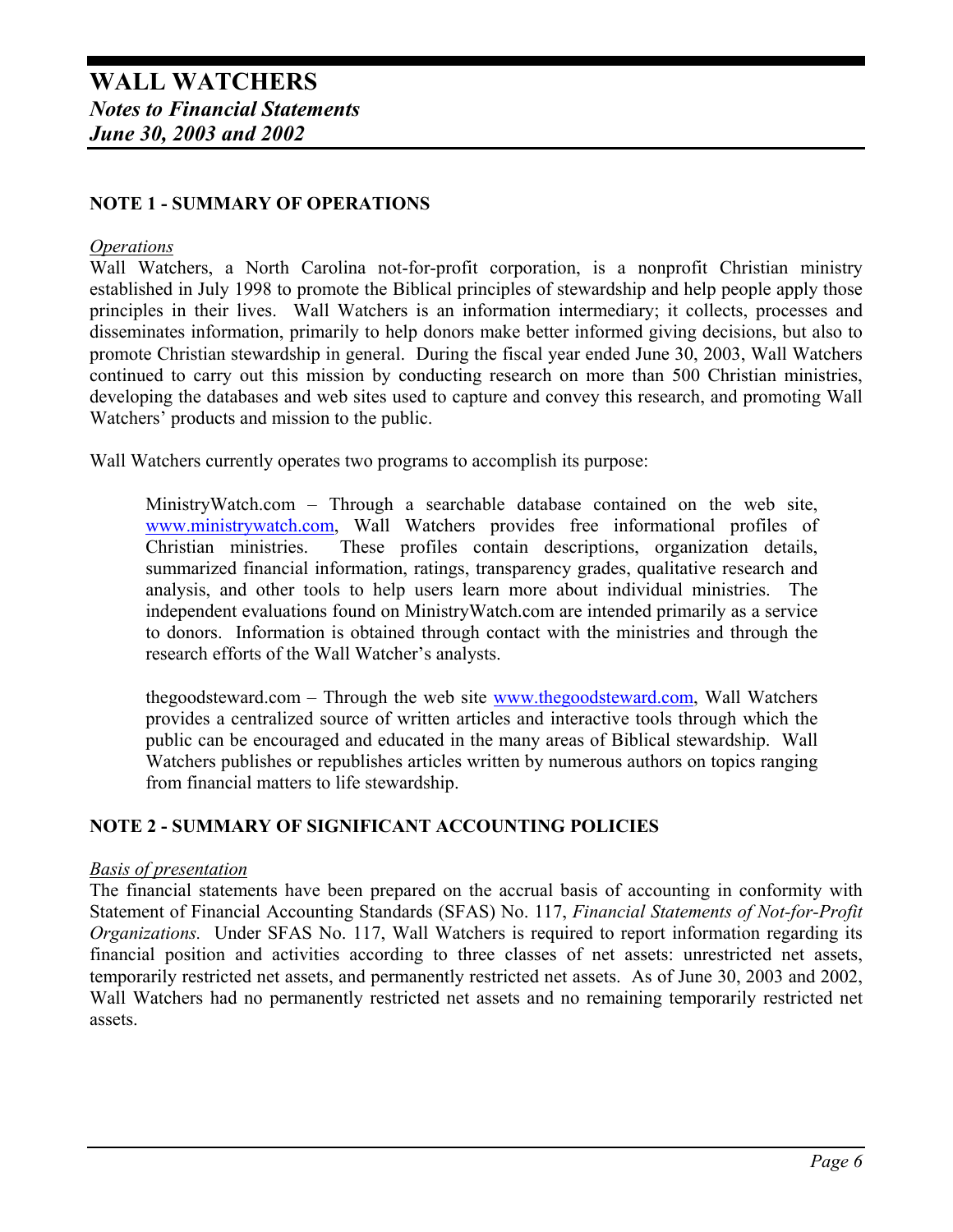#### **NOTE 2 - SUMMARY OF SIGNIFICANT ACCOUNTING POLICIES, continued**

#### *Contributions*

Wall Watchers accounts for contributions in accordance with Statement of Financial Accounting Standards (SFAS) No. 116, *Accounting for Contributions Received and Contributions Made.* Accordingly, Wall Watchers reports gifts of cash and other assets as restricted support if they are received with donor stipulations that limit the use of the donated assets. As permitted under SFAS No. 116, Wall Watchers has adopted a policy that all temporarily restricted contributions utilized by yearend are recorded as unrestricted support.

#### *Cash and equivalents*

Cash and equivalents consists of cash on hand, cash in banks, certificates of deposit with an original maturity of 90 days or less, and money market funds.

#### *Property*

Property consists of office furniture, equipment, and computers and is recorded at cost if purchased or fair value if donated. Depreciation is computed using the straight-line method with no salvage values over the estimated useful lives of the related assets, which vary from three to eight years.

#### *System development costs*

Costs of developing the web sites, databases and systems to allow Wall Watchers to carry out its intended purpose have been capitalized and are amortized using the straight-line method over a period of three years.

#### *Donated services*

A number of volunteers, including members of the Board of Directors, contribute significant amounts of time to Wall Watchers. The value of this contributed time generally does not meet the criteria for recognition of contributed services and, accordingly, is not reflected as support in the accompanying financial statements.

#### *Allocation of expenses*

Expenses of Wall Watchers are reported on the functional basis in the statements of activities. Accordingly, expenses are allocated to program services, management and general, or fundraising according to the function benefited.

#### *Federal income tax status*

Wall Watchers is exempt from Federal income tax on its exempt function income under Internal Revenue Code Section 501(c)(3). As of June 30, 2003, Wall Watchers was classified as other than a private foundation as defined by Section 509(a) of the Internal Revenue Code. However, because Wall Watchers receives most of its support from a limited number of donors, it is expected that Wall Watchers will be classified as a private foundation for the year ending June 30, 2004.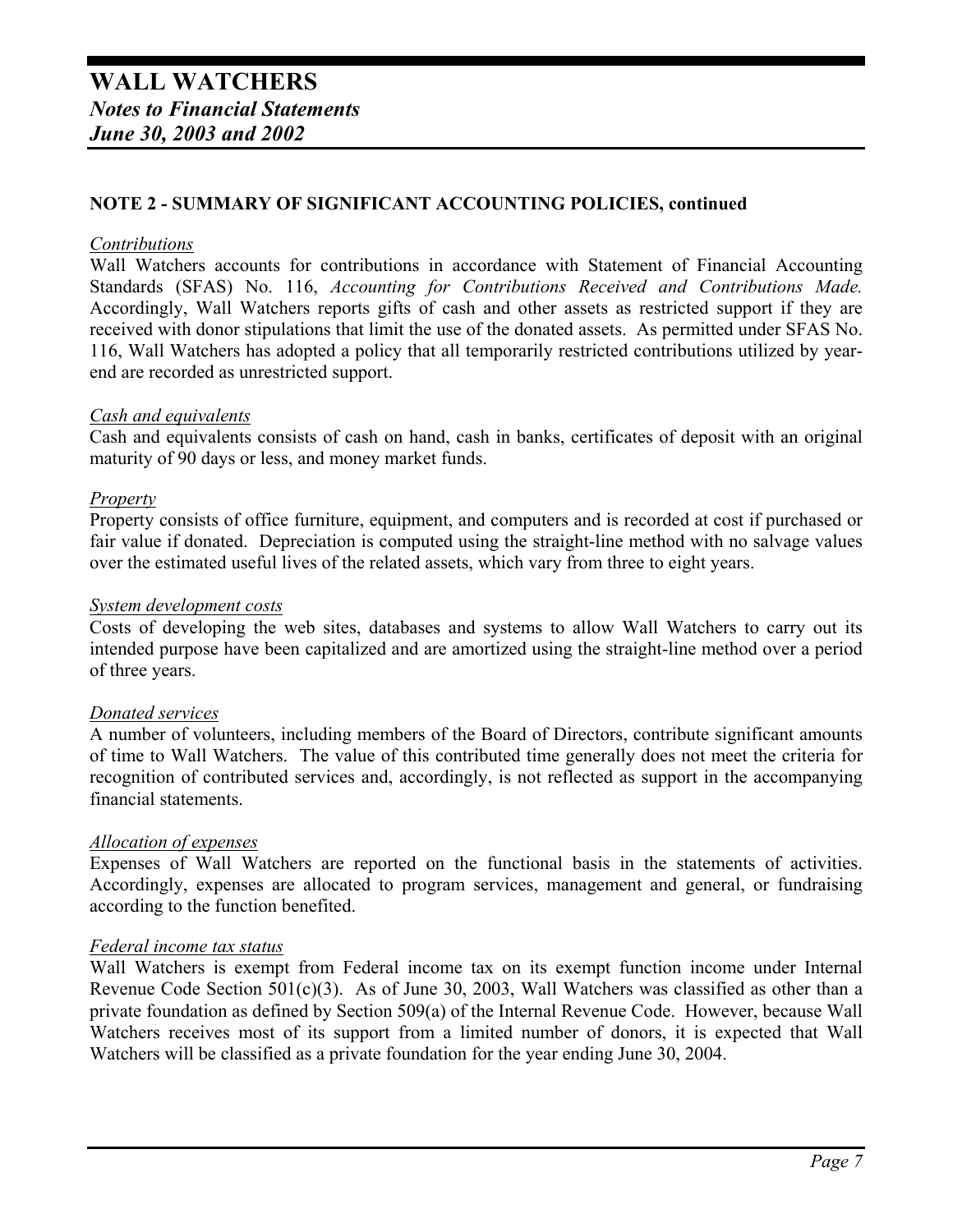#### **NOTE 2 - SUMMARY OF SIGNIFICANT ACCOUNTING POLICIES, continued**

#### *Use of estimates*

The preparation of financial statements in conformity with U.S. generally accepted accounting principles requires management to make estimates and assumptions that affect certain reported amounts and disclosures. Therefore, actual results could be different from those estimates.

#### **NOTE 3 - INVESTMENTS**

#### *Balance at year-end*

Marketable securities are recorded at fair value with realized and unrealized gains and losses included in the statement of activities. Marketable securities as of June 30, 2003 and 2002 consisted primarily of investments in publicly traded common stocks and mutual funds.

#### *Investment income*

Investment activity for the years ended June 30, 2003 and 2002, was as follows:

|                                        | 2003 | 2002  |  |        |
|----------------------------------------|------|-------|--|--------|
| Interest and dividend income           |      | 407   |  | 954    |
| Realized and unrealized gains (losses) |      | 3,104 |  | (3,427 |
| TOTAL                                  |      | 3,511 |  | 2,483  |

#### **NOTE 4 - DONATED PROPERTY AND FACILITIES**

Wall Watchers received free use of its office space during each of the years ended June 30, 2003 and 2002. The annual use of this space has been valued at \$36,000 for both years, and has been included as support and as rent expense in the accompanying statements of activities.

#### **NOTE 5 - DEFERRED COMPENSATION**

Wall Watchers has deferred compensation agreements with certain of its employees. Under the terms of these agreements, each of these employees will receive the value of an individual investment account established for their benefit upon the fifth anniversary of the start of their employment. Each of these employees has discretion over the management of their individual investment account prior to the vesting date. The value of these investment accounts is recorded as compensation expense over the vesting period of each employee. Forfeitures reduce compensation expense in the period of the forfeiture. Compensation expense related to these deferred compensation agreements totaled (\$2,477) and (\$8,855) for the years ended June 30, 2003 and 2002, respectively.